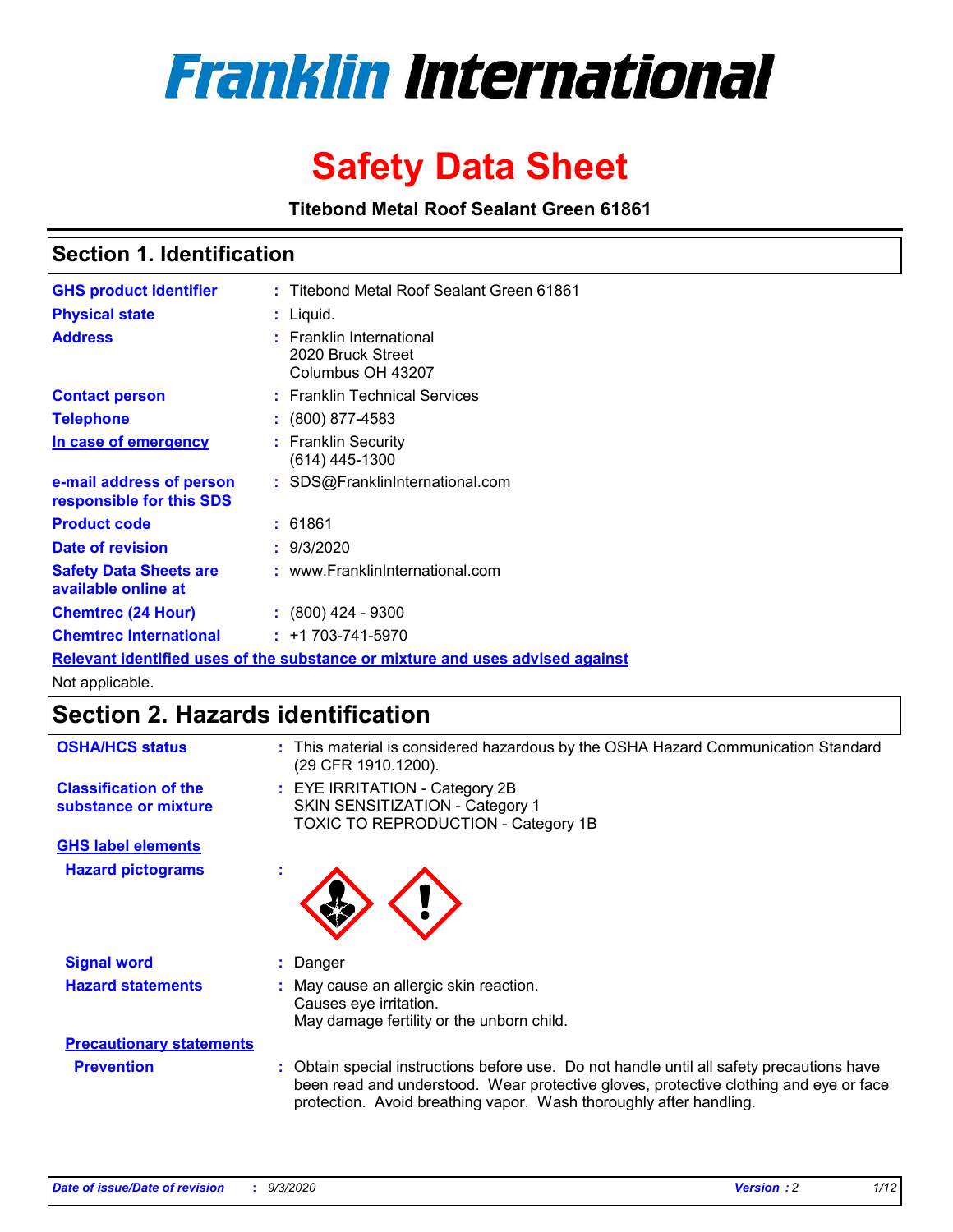### **Section 2. Hazards identification**

| <b>Response</b>                            | : IF exposed or concerned: Get medical advice or attention. Wash contaminated clothing<br>before reuse. IF ON SKIN: Wash with plenty of water. IF IN EYES: Rinse cautiously<br>with water for several minutes. Remove contact lenses, if present and easy to do.<br>Continue rinsing. If eye irritation persists: Get medical advice or attention. |
|--------------------------------------------|----------------------------------------------------------------------------------------------------------------------------------------------------------------------------------------------------------------------------------------------------------------------------------------------------------------------------------------------------|
| <b>Storage</b>                             | : Store locked up.                                                                                                                                                                                                                                                                                                                                 |
| <b>Disposal</b>                            | : Dispose of contents and container in accordance with all local, regional, national and<br>international regulations.                                                                                                                                                                                                                             |
| <b>Hazards not otherwise</b><br>classified | : Product generates methanol during cure.                                                                                                                                                                                                                                                                                                          |

# **Section 3. Composition/information on ingredients**

| <b>Ingredient name</b>       | $\frac{9}{6}$ | <b>CAS number</b> |
|------------------------------|---------------|-------------------|
| 3-aminopropyltriethoxysilane | ≤3            | 919-30-2          |
| Dibutyltin dilaurate         | ∣≤0.3         | 77-58-7           |

Any concentration shown as a range is to protect confidentiality or is due to batch variation.

**There are no additional ingredients present which, within the current knowledge of the supplier and in the concentrations applicable, are classified as hazardous to health or the environment and hence require reporting in this section.**

**Occupational exposure limits, if available, are listed in Section 8.**

### **Section 4. First aid measures**

| <b>Description of necessary first aid measures</b> |                                                                                                                                                                                                                                                                                                                                                                                                                                                                                                                                                                                                                                                                                                                                                                           |
|----------------------------------------------------|---------------------------------------------------------------------------------------------------------------------------------------------------------------------------------------------------------------------------------------------------------------------------------------------------------------------------------------------------------------------------------------------------------------------------------------------------------------------------------------------------------------------------------------------------------------------------------------------------------------------------------------------------------------------------------------------------------------------------------------------------------------------------|
| <b>Eye contact</b>                                 | : Immediately flush eyes with plenty of water, occasionally lifting the upper and lower<br>eyelids. Check for and remove any contact lenses. Continue to rinse for at least 10<br>minutes. If irritation persists, get medical attention.                                                                                                                                                                                                                                                                                                                                                                                                                                                                                                                                 |
| <b>Inhalation</b>                                  | : Remove victim to fresh air and keep at rest in a position comfortable for breathing. If<br>not breathing, if breathing is irregular or if respiratory arrest occurs, provide artificial<br>respiration or oxygen by trained personnel. It may be dangerous to the person providing<br>aid to give mouth-to-mouth resuscitation. Get medical attention. If unconscious, place<br>in recovery position and get medical attention immediately. Maintain an open airway.<br>Loosen tight clothing such as a collar, tie, belt or waistband. In case of inhalation of<br>decomposition products in a fire, symptoms may be delayed. The exposed person may<br>need to be kept under medical surveillance for 48 hours.                                                       |
| <b>Skin contact</b>                                | : Wash with plenty of soap and water. Remove contaminated clothing and shoes. Wash<br>contaminated clothing thoroughly with water before removing it, or wear gloves.<br>Continue to rinse for at least 10 minutes. Get medical attention. In the event of any<br>complaints or symptoms, avoid further exposure. Wash clothing before reuse. Clean<br>shoes thoroughly before reuse.                                                                                                                                                                                                                                                                                                                                                                                     |
| <b>Ingestion</b>                                   | : Wash out mouth with water. Remove dentures if any. Remove victim to fresh air and<br>keep at rest in a position comfortable for breathing. If material has been swallowed and<br>the exposed person is conscious, give small quantities of water to drink. Stop if the<br>exposed person feels sick as vomiting may be dangerous. Do not induce vomiting<br>unless directed to do so by medical personnel. If vomiting occurs, the head should be<br>kept low so that vomit does not enter the lungs. Get medical attention. Never give<br>anything by mouth to an unconscious person. If unconscious, place in recovery position<br>and get medical attention immediately. Maintain an open airway. Loosen tight clothing<br>such as a collar, tie, belt or waistband. |
| Most important symptoms/effects, acute and delayed |                                                                                                                                                                                                                                                                                                                                                                                                                                                                                                                                                                                                                                                                                                                                                                           |
| <b>Potential acute health effects</b>              |                                                                                                                                                                                                                                                                                                                                                                                                                                                                                                                                                                                                                                                                                                                                                                           |
| <b>Eye contact</b>                                 | : May cause eye irritation.                                                                                                                                                                                                                                                                                                                                                                                                                                                                                                                                                                                                                                                                                                                                               |
| <b>Inhalation</b>                                  | : No known significant effects or critical hazards.                                                                                                                                                                                                                                                                                                                                                                                                                                                                                                                                                                                                                                                                                                                       |
|                                                    |                                                                                                                                                                                                                                                                                                                                                                                                                                                                                                                                                                                                                                                                                                                                                                           |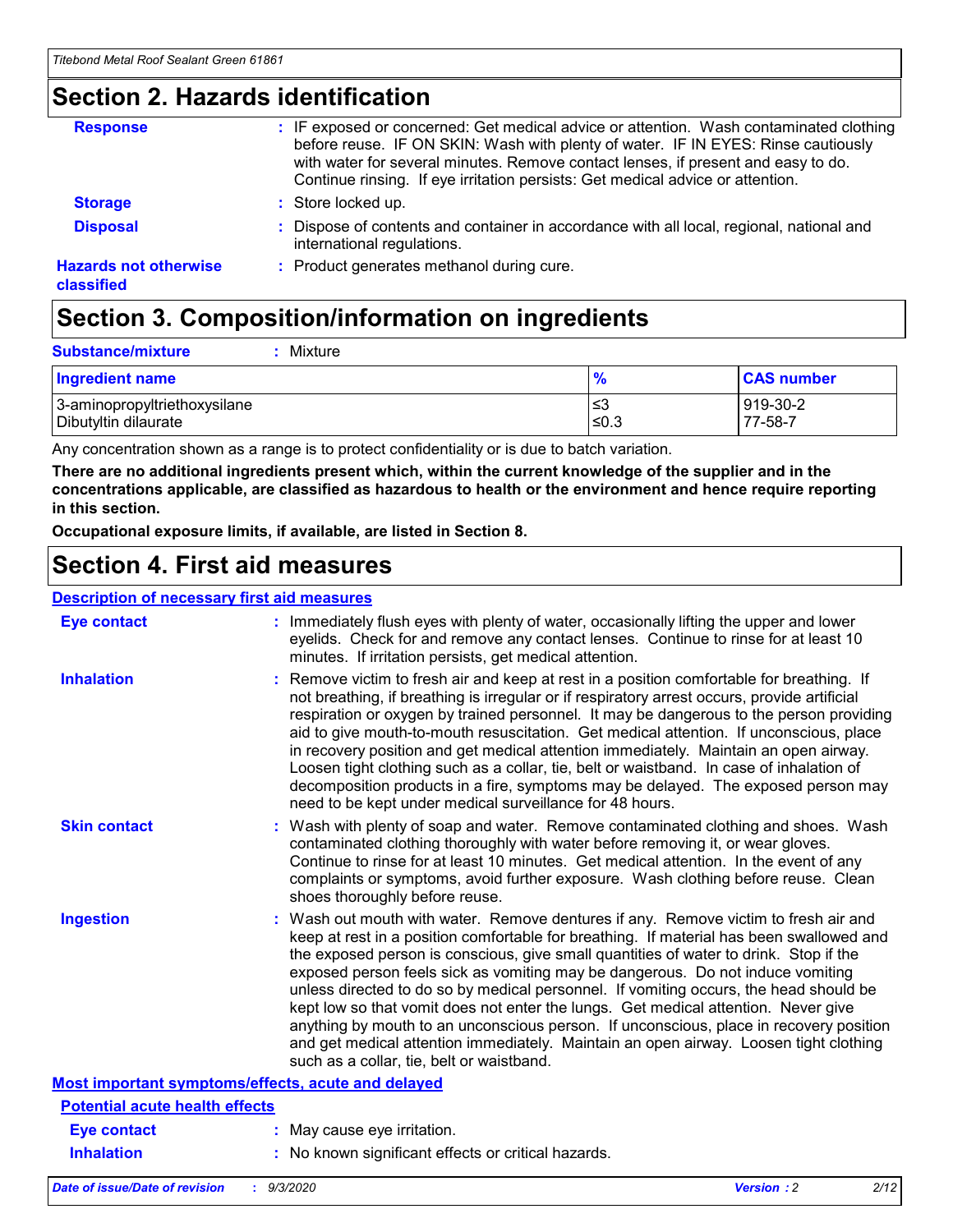# **Section 4. First aid measures**

| <b>Skin contact</b>                 |  | : May cause skin irritation.                                                                                                                                                                                                                                                                                                                                                                                    |  |  |  |
|-------------------------------------|--|-----------------------------------------------------------------------------------------------------------------------------------------------------------------------------------------------------------------------------------------------------------------------------------------------------------------------------------------------------------------------------------------------------------------|--|--|--|
| <b>Ingestion</b>                    |  | : No known significant effects or critical hazards.                                                                                                                                                                                                                                                                                                                                                             |  |  |  |
| <b>Over-exposure signs/symptoms</b> |  |                                                                                                                                                                                                                                                                                                                                                                                                                 |  |  |  |
| <b>Eye contact</b>                  |  | : Adverse symptoms may include the following:<br>irritation<br>watering<br>redness                                                                                                                                                                                                                                                                                                                              |  |  |  |
| <b>Inhalation</b>                   |  | : Adverse symptoms may include the following:<br>reduced fetal weight<br>increase in fetal deaths<br>skeletal malformations                                                                                                                                                                                                                                                                                     |  |  |  |
| <b>Skin contact</b>                 |  | : Adverse symptoms may include the following:<br>irritation<br>redness<br>reduced fetal weight<br>increase in fetal deaths<br>skeletal malformations                                                                                                                                                                                                                                                            |  |  |  |
| <b>Ingestion</b>                    |  | : Adverse symptoms may include the following:<br>reduced fetal weight<br>increase in fetal deaths<br>skeletal malformations                                                                                                                                                                                                                                                                                     |  |  |  |
|                                     |  | <u>Indication of immediate medical attention and special treatment needed, if necessary</u>                                                                                                                                                                                                                                                                                                                     |  |  |  |
| <b>Notes to physician</b>           |  | : In case of inhalation of decomposition products in a fire, symptoms may be delayed.<br>The exposed person may need to be kept under medical surveillance for 48 hours.                                                                                                                                                                                                                                        |  |  |  |
| <b>Specific treatments</b>          |  | : No specific treatment.                                                                                                                                                                                                                                                                                                                                                                                        |  |  |  |
| <b>Protection of first-aiders</b>   |  | : No action shall be taken involving any personal risk or without suitable training. If it is<br>suspected that fumes are still present, the rescuer should wear an appropriate mask or<br>self-contained breathing apparatus. It may be dangerous to the person providing aid to<br>give mouth-to-mouth resuscitation. Wash contaminated clothing thoroughly with water<br>before removing it, or wear gloves. |  |  |  |
|                                     |  |                                                                                                                                                                                                                                                                                                                                                                                                                 |  |  |  |

**See toxicological information (Section 11)**

### **Section 5. Fire-fighting measures**

| <b>Extinguishing media</b>                               |                                                                                                                                                                                                     |
|----------------------------------------------------------|-----------------------------------------------------------------------------------------------------------------------------------------------------------------------------------------------------|
| <b>Suitable extinguishing</b><br>media                   | : Use an extinguishing agent suitable for the surrounding fire.                                                                                                                                     |
| <b>Unsuitable extinguishing</b><br>media                 | $:$ None known.                                                                                                                                                                                     |
| <b>Specific hazards arising</b><br>from the chemical     | : In a fire or if heated, a pressure increase will occur and the container may burst.                                                                                                               |
| <b>Hazardous thermal</b><br>decomposition products       | Decomposition products may include the following materials:<br>carbon dioxide<br>carbon monoxide<br>nitrogen oxides<br>metal oxide/oxides                                                           |
| <b>Special protective actions</b><br>for fire-fighters   | : Promptly isolate the scene by removing all persons from the vicinity of the incident if<br>there is a fire. No action shall be taken involving any personal risk or without suitable<br>training. |
| <b>Special protective</b><br>equipment for fire-fighters | Fire-fighters should wear appropriate protective equipment and self-contained breathing<br>apparatus (SCBA) with a full face-piece operated in positive pressure mode.                              |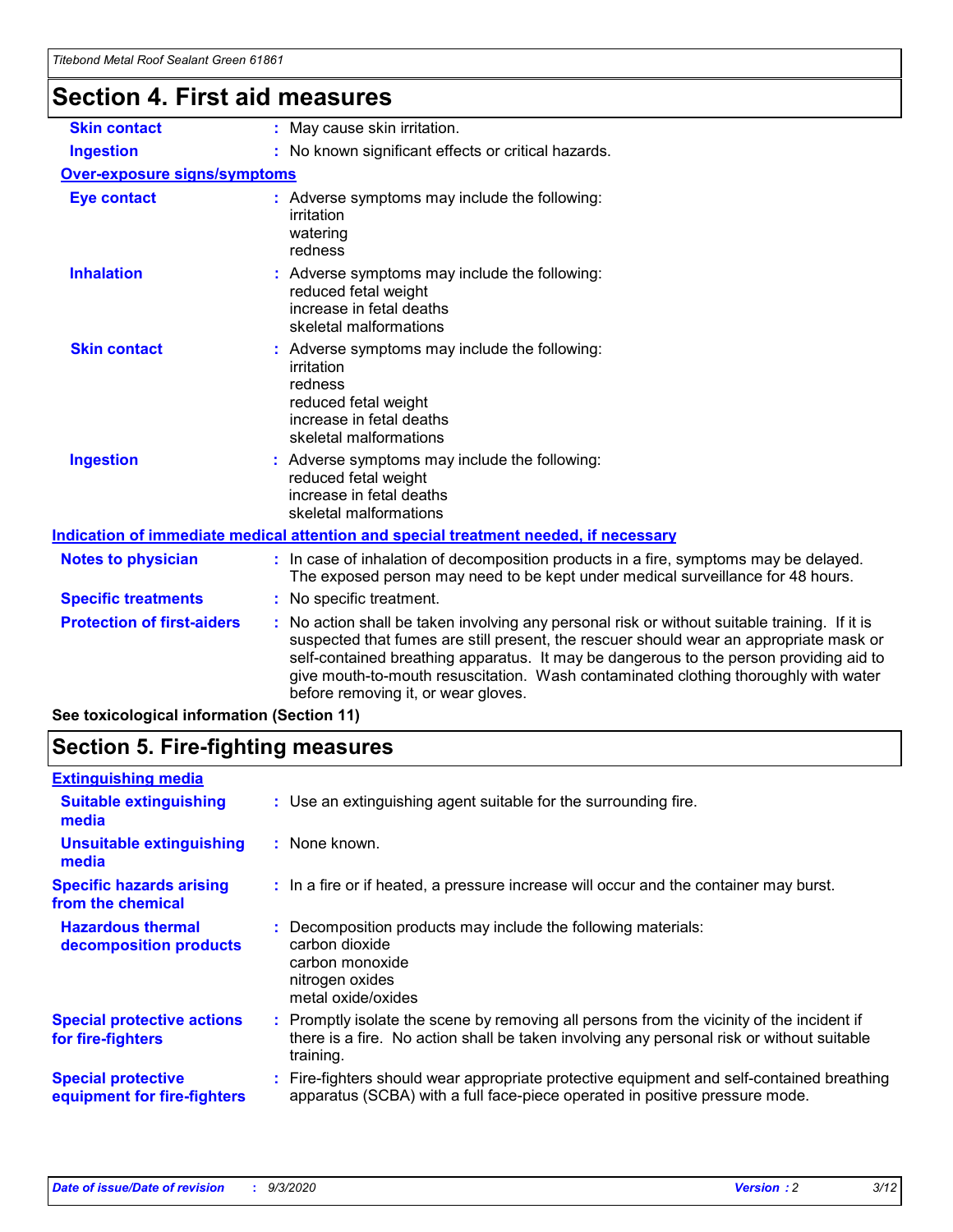### **Section 6. Accidental release measures**

|                                                              | <b>Personal precautions, protective equipment and emergency procedures</b>                                                                                                                                                                                                                                                                                                                                                                                                                                                                                                                                                                                                                                   |  |  |  |  |
|--------------------------------------------------------------|--------------------------------------------------------------------------------------------------------------------------------------------------------------------------------------------------------------------------------------------------------------------------------------------------------------------------------------------------------------------------------------------------------------------------------------------------------------------------------------------------------------------------------------------------------------------------------------------------------------------------------------------------------------------------------------------------------------|--|--|--|--|
| For non-emergency<br>personnel                               | : No action shall be taken involving any personal risk or without suitable training.<br>Evacuate surrounding areas. Keep unnecessary and unprotected personnel from<br>entering. Do not touch or walk through spilled material. Avoid breathing vapor or mist.<br>Provide adequate ventilation. Wear appropriate respirator when ventilation is<br>inadequate. Put on appropriate personal protective equipment.                                                                                                                                                                                                                                                                                             |  |  |  |  |
| For emergency responders                                     | : If specialized clothing is required to deal with the spillage, take note of any information in<br>Section 8 on suitable and unsuitable materials. See also the information in "For non-<br>emergency personnel".                                                                                                                                                                                                                                                                                                                                                                                                                                                                                           |  |  |  |  |
| <b>Environmental precautions</b>                             | : Avoid dispersal of spilled material and runoff and contact with soil, waterways, drains<br>and sewers. Inform the relevant authorities if the product has caused environmental<br>pollution (sewers, waterways, soil or air).                                                                                                                                                                                                                                                                                                                                                                                                                                                                              |  |  |  |  |
| <b>Methods and materials for containment and cleaning up</b> |                                                                                                                                                                                                                                                                                                                                                                                                                                                                                                                                                                                                                                                                                                              |  |  |  |  |
| <b>Small spill</b>                                           | : Stop leak if without risk. Move containers from spill area. Dilute with water and mop up<br>if water-soluble. Alternatively, or if water-insoluble, absorb with an inert dry material and<br>place in an appropriate waste disposal container. Dispose of via a licensed waste<br>disposal contractor.                                                                                                                                                                                                                                                                                                                                                                                                     |  |  |  |  |
| <b>Large spill</b>                                           | : Stop leak if without risk. Move containers from spill area. Approach release from<br>upwind. Prevent entry into sewers, water courses, basements or confined areas. Wash<br>spillages into an effluent treatment plant or proceed as follows. Contain and collect<br>spillage with non-combustible, absorbent material e.g. sand, earth, vermiculite or<br>diatomaceous earth and place in container for disposal according to local regulations<br>(see Section 13). Dispose of via a licensed waste disposal contractor. Contaminated<br>absorbent material may pose the same hazard as the spilled product. Note: see<br>Section 1 for emergency contact information and Section 13 for waste disposal. |  |  |  |  |

### **Section 7. Handling and storage**

#### **Precautions for safe handling**

| <b>Protective measures</b>                                                       | : Put on appropriate personal protective equipment (see Section 8). Persons with a<br>history of skin sensitization problems should not be employed in any process in which<br>this product is used. Avoid exposure - obtain special instructions before use. Avoid<br>exposure during pregnancy. Do not handle until all safety precautions have been read<br>and understood. Do not get in eyes or on skin or clothing. Do not ingest. Avoid<br>breathing vapor or mist. If during normal use the material presents a respiratory hazard,<br>use only with adequate ventilation or wear appropriate respirator. Keep in the original<br>container or an approved alternative made from a compatible material, kept tightly<br>closed when not in use. Empty containers retain product residue and can be hazardous.<br>Do not reuse container. |
|----------------------------------------------------------------------------------|--------------------------------------------------------------------------------------------------------------------------------------------------------------------------------------------------------------------------------------------------------------------------------------------------------------------------------------------------------------------------------------------------------------------------------------------------------------------------------------------------------------------------------------------------------------------------------------------------------------------------------------------------------------------------------------------------------------------------------------------------------------------------------------------------------------------------------------------------|
| <b>Advice on general</b><br>occupational hygiene                                 | : Eating, drinking and smoking should be prohibited in areas where this material is<br>handled, stored and processed. Workers should wash hands and face before eating,<br>drinking and smoking. Remove contaminated clothing and protective equipment before<br>entering eating areas. See also Section 8 for additional information on hygiene<br>measures.                                                                                                                                                                                                                                                                                                                                                                                                                                                                                    |
| <b>Conditions for safe storage,</b><br>including any<br><i>incompatibilities</i> | Store between the following temperatures: 0 to 120°C (32 to 248°F). Store in<br>accordance with local regulations. Store in original container protected from direct<br>sunlight in a dry, cool and well-ventilated area, away from incompatible materials (see<br>Section 10) and food and drink. Store locked up. Keep container tightly closed and<br>sealed until ready for use. Containers that have been opened must be carefully<br>resealed and kept upright to prevent leakage. Do not store in unlabeled containers.<br>Use appropriate containment to avoid environmental contamination. See Section 10 for<br>incompatible materials before handling or use.                                                                                                                                                                         |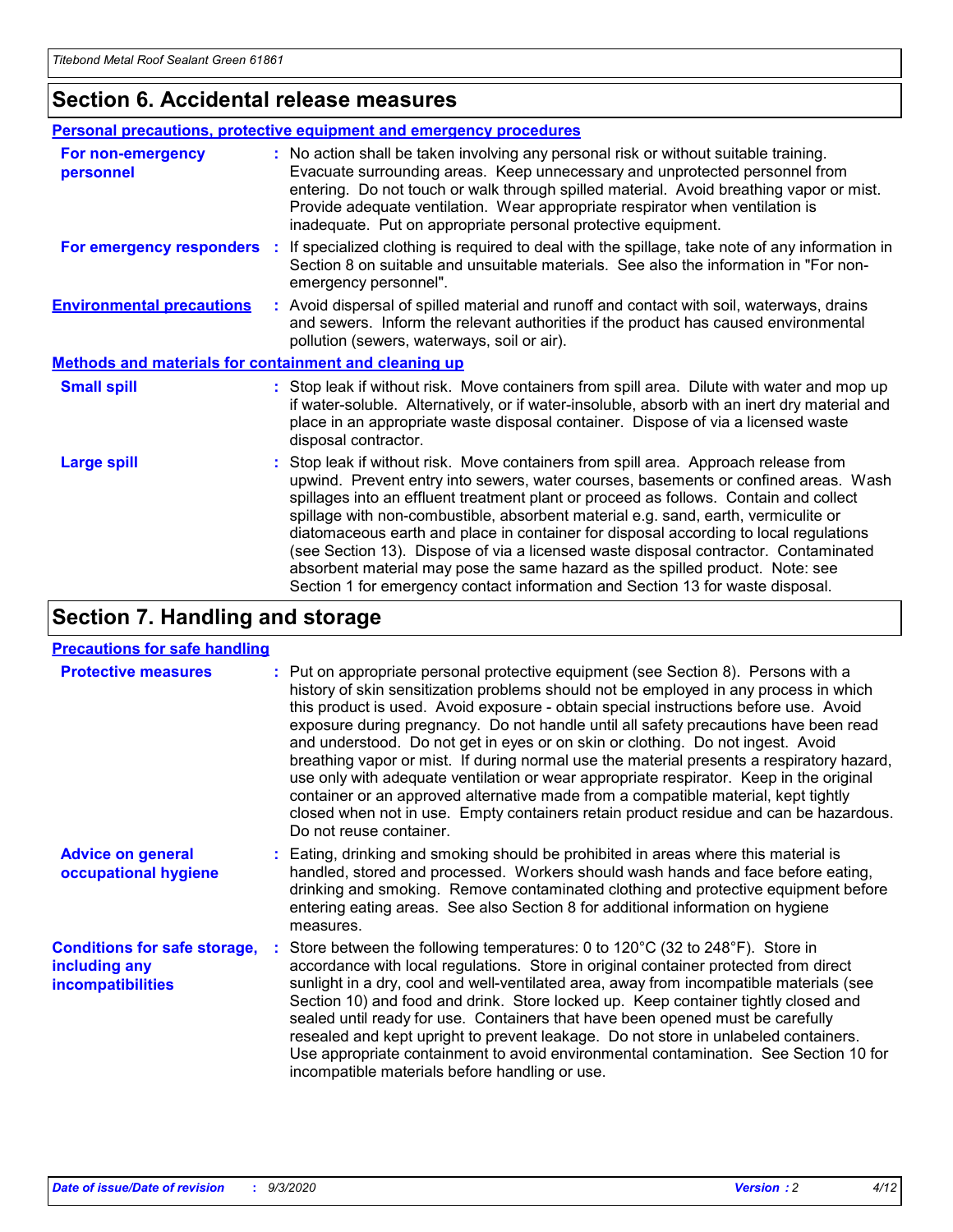# **Section 8. Exposure controls/personal protection**

#### **Control parameters**

#### **Occupational exposure limits**

| <b>Ingredient name</b>                               |    |                        | <b>Exposure limits</b>                                                                                                                                                                                                                                                                                                                                                                                                                                                                                                                                                                                                 |
|------------------------------------------------------|----|------------------------|------------------------------------------------------------------------------------------------------------------------------------------------------------------------------------------------------------------------------------------------------------------------------------------------------------------------------------------------------------------------------------------------------------------------------------------------------------------------------------------------------------------------------------------------------------------------------------------------------------------------|
| 3-aminopropyltriethoxysilane<br>Dibutyltin dilaurate |    |                        | None.<br>ACGIH TLV (United States, 3/2020). Absorbed through skin.<br>Notes: as Sn<br>TWA: $0.1 \text{ mg/m}^3$ , (as Sn) 8 hours.<br>STEL: 0.2 mg/m <sup>3</sup> , (as Sn) 15 minutes.<br>NIOSH REL (United States, 10/2016). Absorbed through skin.<br>Notes: as Sn<br>TWA: 0.1 mg/m <sup>3</sup> , (as Sn) 10 hours.<br>OSHA PEL (United States, 5/2018). Notes: as Sn<br>TWA: $0.1 \text{ mg/m}^3$ , (as Sn) 8 hours.<br>OSHA PEL 1989 (United States, 3/1989). Absorbed through skin.<br>Notes: measured as Sn<br>TWA: 0.1 mg/m <sup>3</sup> , (measured as Sn) 8 hours. Form: Organic                            |
| <b>Appropriate engineering</b><br>controls           |    |                        | : If user operations generate dust, fumes, gas, vapor or mist, use process enclosures,<br>local exhaust ventilation or other engineering controls to keep worker exposure to<br>airborne contaminants below any recommended or statutory limits.                                                                                                                                                                                                                                                                                                                                                                       |
| <b>Environmental exposure</b><br>controls            |    |                        | Emissions from ventilation or work process equipment should be checked to ensure<br>they comply with the requirements of environmental protection legislation. In some<br>cases, fume scrubbers, filters or engineering modifications to the process equipment<br>will be necessary to reduce emissions to acceptable levels.                                                                                                                                                                                                                                                                                          |
| <b>Individual protection measures</b>                |    |                        |                                                                                                                                                                                                                                                                                                                                                                                                                                                                                                                                                                                                                        |
| <b>Hygiene measures</b>                              |    |                        | : Wash hands, forearms and face thoroughly after handling chemical products, before<br>eating, smoking and using the lavatory and at the end of the working period.<br>Appropriate techniques should be used to remove potentially contaminated clothing.<br>Contaminated work clothing should not be allowed out of the workplace. Wash<br>contaminated clothing before reusing. Ensure that eyewash stations and safety<br>showers are close to the workstation location.                                                                                                                                            |
| <b>Eye/face protection</b>                           |    |                        | : Safety eyewear complying with an approved standard should be used when a risk<br>assessment indicates this is necessary to avoid exposure to liquid splashes, mists,<br>gases or dusts. If contact is possible, the following protection should be worn, unless<br>the assessment indicates a higher degree of protection: chemical splash goggles.                                                                                                                                                                                                                                                                  |
| <b>Skin protection</b>                               |    |                        |                                                                                                                                                                                                                                                                                                                                                                                                                                                                                                                                                                                                                        |
| <b>Hand protection</b>                               |    |                        | : Chemical-resistant, impervious gloves complying with an approved standard should be<br>worn at all times when handling chemical products if a risk assessment indicates this is<br>necessary. Considering the parameters specified by the glove manufacturer, check<br>during use that the gloves are still retaining their protective properties. It should be<br>noted that the time to breakthrough for any glove material may be different for different<br>glove manufacturers. In the case of mixtures, consisting of several substances, the<br>protection time of the gloves cannot be accurately estimated. |
| <b>Body protection</b>                               |    | handling this product. | Personal protective equipment for the body should be selected based on the task being<br>performed and the risks involved and should be approved by a specialist before                                                                                                                                                                                                                                                                                                                                                                                                                                                |
| <b>Other skin protection</b>                         |    |                        | : Appropriate footwear and any additional skin protection measures should be selected<br>based on the task being performed and the risks involved and should be approved by a<br>specialist before handling this product.                                                                                                                                                                                                                                                                                                                                                                                              |
| <b>Respiratory protection</b>                        | ÷. | aspects of use.        | Based on the hazard and potential for exposure, select a respirator that meets the<br>appropriate standard or certification. Respirators must be used according to a<br>respiratory protection program to ensure proper fitting, training, and other important                                                                                                                                                                                                                                                                                                                                                         |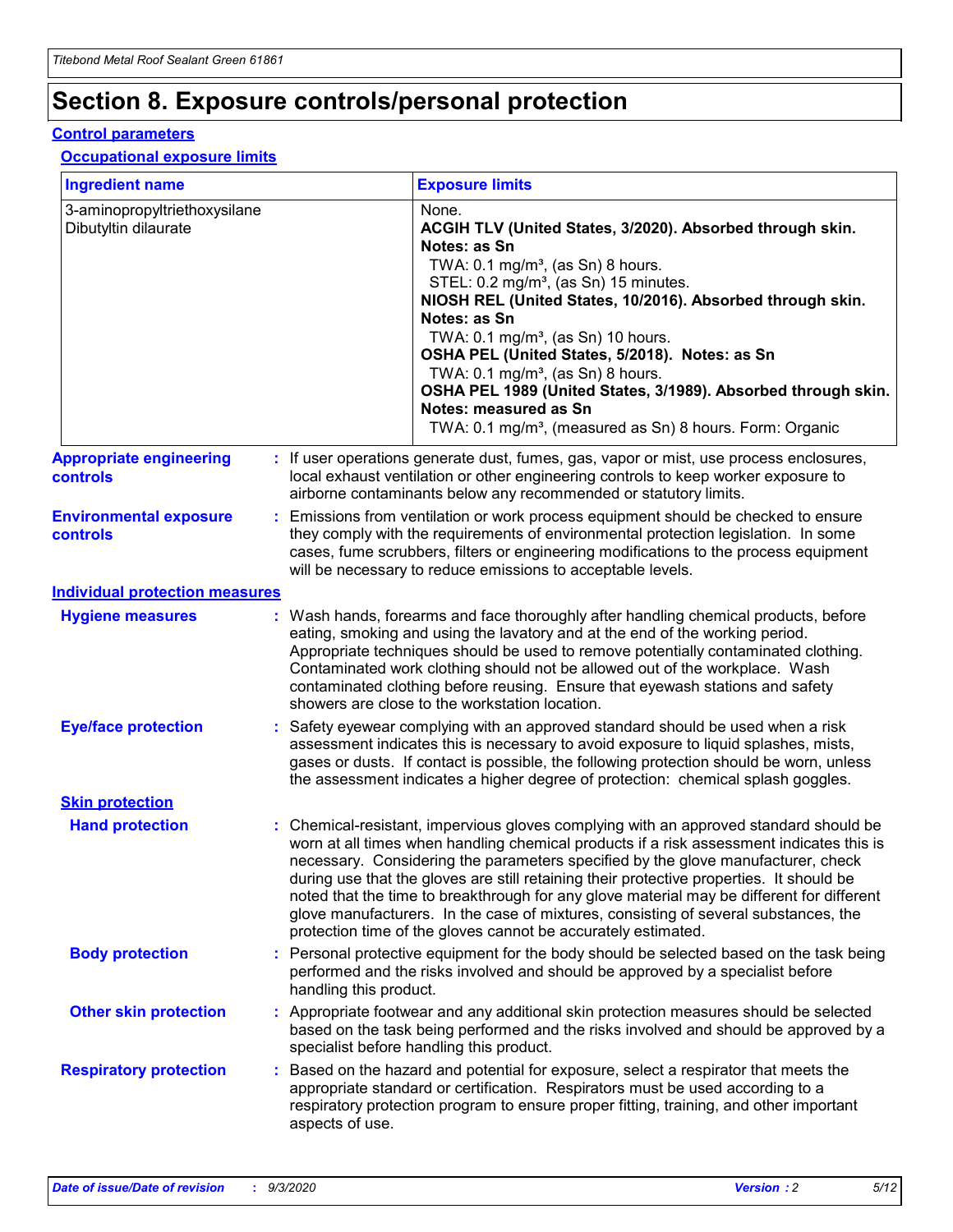### **Section 9. Physical and chemical properties**

#### **Appearance**

| <b>Physical state</b>                             | : Liquid. [Paste.]                                              |
|---------------------------------------------------|-----------------------------------------------------------------|
| Color                                             | Green.                                                          |
| Odor                                              | : Characteristic.                                               |
| <b>Odor threshold</b>                             | $:$ Not available.                                              |
| рH                                                | : Not applicable.                                               |
| <b>Melting point</b>                              | : Not available.                                                |
| <b>Boiling point</b>                              | : $>200^{\circ}$ C ( $>392^{\circ}$ F)                          |
| <b>Flash point</b>                                | : Closed cup: $>200^{\circ}$ C ( $>392^{\circ}$ F) [Setaflash.] |
| <b>Evaporation rate</b>                           | $:$ >1 (butyl acetate = 1)                                      |
| <b>Flammability (solid, gas)</b>                  | : Not available.                                                |
| Lower and upper explosive<br>(flammable) limits   | $:$ Not available.                                              |
| <b>VOC (less water, less</b><br>exempt solvents)  | : 0 g/l                                                         |
| <b>Volatility</b>                                 | $: 0\%$ (w/w)                                                   |
| <b>Vapor density</b>                              | : Not available.                                                |
| <b>Relative density</b>                           | $\frac{1}{2}$ $\frac{1}{432}$                                   |
| <b>Solubility</b>                                 | Insoluble in the following materials: cold water and hot water. |
| <b>Solubility in water</b>                        | : Not available.                                                |
| <b>Partition coefficient: n-</b><br>octanol/water | $:$ Not available.                                              |
| <b>Auto-ignition temperature</b>                  | : Not available.                                                |
| <b>Decomposition temperature</b>                  | : Not available.                                                |
| <b>Viscosity</b>                                  | : Not available.                                                |

### **Section 10. Stability and reactivity**

| <b>Reactivity</b>                            |    | : No specific test data related to reactivity available for this product or its ingredients.            |
|----------------------------------------------|----|---------------------------------------------------------------------------------------------------------|
| <b>Chemical stability</b>                    |    | : The product is stable.                                                                                |
| <b>Possibility of hazardous</b><br>reactions |    | : Under normal conditions of storage and use, hazardous reactions will not occur.                       |
| <b>Conditions to avoid</b>                   |    | : No specific data.                                                                                     |
| <b>Incompatible materials</b>                |    | : No specific data.                                                                                     |
| <b>Hazardous decomposition</b><br>products   | ÷. | Under normal conditions of storage and use, hazardous decomposition products should<br>not be produced. |

### **Section 11. Toxicological information**

#### **Information on toxicological effects**

#### **Acute toxicity**

| <b>Product/ingredient name</b> | <b>Result</b>           | <b>Species</b> | <b>Dose</b>                | <b>Exposure</b> |
|--------------------------------|-------------------------|----------------|----------------------------|-----------------|
| 3-aminopropyltriethoxysilane   | <b>ILD50 Dermal</b>     | Rabbit         | 4.29 g/kg                  |                 |
| Dibutyltin dilaurate           | ILD50 Oral<br>LD50 Oral | Rat<br>Rat     | $1.57$ g/kg<br>175 $mg/kg$ |                 |
|                                |                         |                |                            |                 |

**Irritation/Corrosion**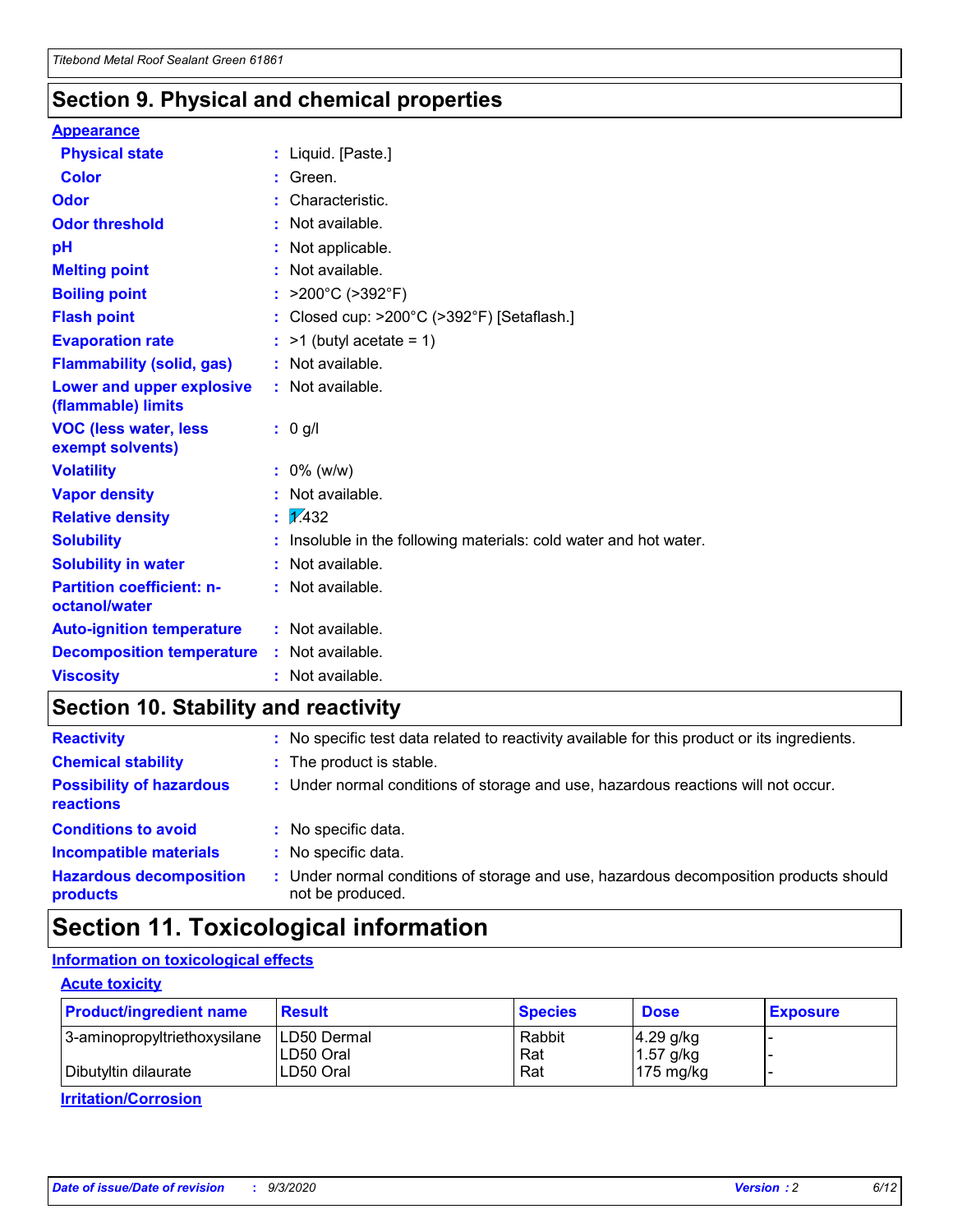# **Section 11. Toxicological information**

| <b>Product/ingredient name</b> | <b>Result</b>            | <b>Species</b> | <b>Score</b> | <b>Exposure</b>     | <b>Observation</b> |
|--------------------------------|--------------------------|----------------|--------------|---------------------|--------------------|
| 3-aminopropyltriethoxysilane   | Eyes - Mild irritant     | Rabbit         |              | $100 \text{ mg}$    |                    |
|                                | Eyes - Severe irritant   | Rabbit         |              | 24 hours 750        |                    |
|                                |                          |                |              | ug                  |                    |
|                                | Skin - Severe irritant   | Rabbit         |              | 24 hours 5          |                    |
|                                |                          |                |              | mq                  |                    |
| Dibutyltin dilaurate           | Eyes - Moderate irritant | Rabbit         |              | <b>24 hours 100</b> |                    |
|                                | Skin - Severe irritant   | Rabbit         |              | mg<br>500 mg        |                    |
|                                |                          |                |              |                     |                    |

#### **Sensitization**

Not available.

#### **Mutagenicity**

Not available.

#### **Carcinogenicity**

Not available.

#### **Reproductive toxicity**

Not available.

#### **Teratogenicity**

Not available.

#### **Specific target organ toxicity (single exposure)**

Not available.

#### **Specific target organ toxicity (repeated exposure)**

| <b>Name</b>                                                                  |                                                                                                                             | <b>Category</b> | <b>Route of</b><br>exposure  | <b>Target organs</b> |
|------------------------------------------------------------------------------|-----------------------------------------------------------------------------------------------------------------------------|-----------------|------------------------------|----------------------|
| Dibutyltin dilaurate                                                         |                                                                                                                             | Category 1      | $\qquad \qquad \blacksquare$ | respiratory system   |
| <b>Aspiration hazard</b><br>Not available.                                   |                                                                                                                             |                 |                              |                      |
| <b>Information on the likely</b><br>routes of exposure                       | : Not available.                                                                                                            |                 |                              |                      |
| <b>Potential acute health effects</b>                                        |                                                                                                                             |                 |                              |                      |
| <b>Eye contact</b>                                                           | : May cause eye irritation.                                                                                                 |                 |                              |                      |
| <b>Inhalation</b>                                                            | : No known significant effects or critical hazards.                                                                         |                 |                              |                      |
| <b>Skin contact</b>                                                          | : May cause skin irritation.                                                                                                |                 |                              |                      |
| <b>Ingestion</b>                                                             | : No known significant effects or critical hazards.                                                                         |                 |                              |                      |
| Symptoms related to the physical, chemical and toxicological characteristics |                                                                                                                             |                 |                              |                      |
| <b>Eye contact</b>                                                           | : Adverse symptoms may include the following:<br>irritation<br>watering<br>redness                                          |                 |                              |                      |
| <b>Inhalation</b>                                                            | : Adverse symptoms may include the following:<br>reduced fetal weight<br>increase in fetal deaths<br>skeletal malformations |                 |                              |                      |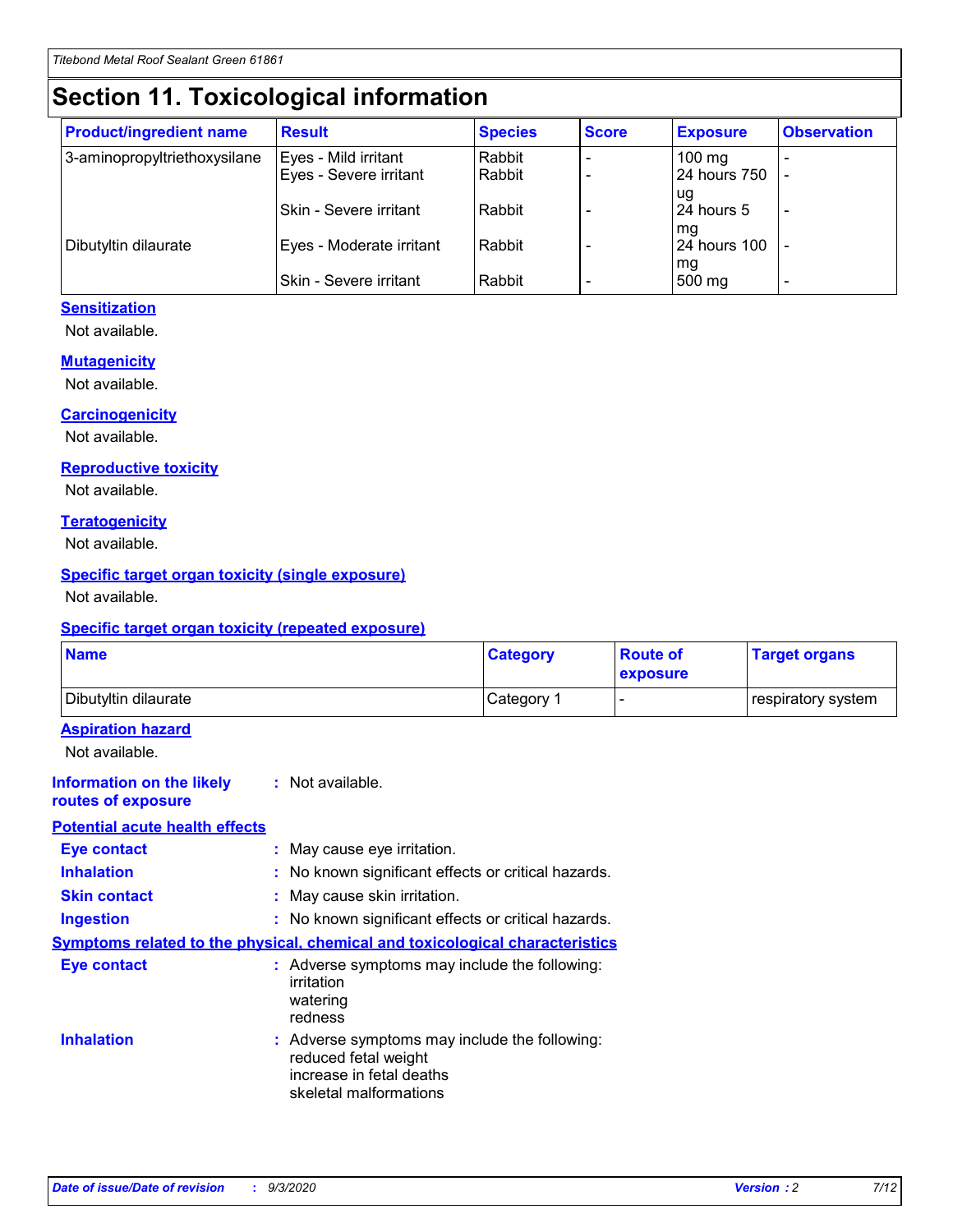# **Section 11. Toxicological information**

| <b>Skin contact</b>                     | : Adverse symptoms may include the following:                                                                               |  |
|-----------------------------------------|-----------------------------------------------------------------------------------------------------------------------------|--|
|                                         | irritation                                                                                                                  |  |
|                                         | redness<br>reduced fetal weight                                                                                             |  |
|                                         | increase in fetal deaths                                                                                                    |  |
|                                         | skeletal malformations                                                                                                      |  |
| <b>Ingestion</b>                        | : Adverse symptoms may include the following:<br>reduced fetal weight<br>increase in fetal deaths<br>skeletal malformations |  |
|                                         | Delayed and immediate effects and also chronic effects from short and long term exposure                                    |  |
| <b>Short term exposure</b>              |                                                                                                                             |  |
| <b>Potential immediate</b><br>effects   | : Not available.                                                                                                            |  |
| <b>Potential delayed effects</b>        | : Not available.                                                                                                            |  |
| <b>Long term exposure</b>               |                                                                                                                             |  |
| <b>Potential immediate</b><br>effects   | : Not available.                                                                                                            |  |
| <b>Potential delayed effects</b>        | : Not available.                                                                                                            |  |
| <b>Potential chronic health effects</b> |                                                                                                                             |  |
| Not available.                          |                                                                                                                             |  |
| <b>General</b>                          | : Once sensitized, a severe allergic reaction may occur when subsequently exposed to<br>very low levels.                    |  |
| <b>Carcinogenicity</b>                  | : No known significant effects or critical hazards.                                                                         |  |
| <b>Mutagenicity</b>                     | : No known significant effects or critical hazards.                                                                         |  |
| <b>Teratogenicity</b>                   | May damage the unborn child.                                                                                                |  |
| <b>Developmental effects</b>            | : No known significant effects or critical hazards.                                                                         |  |
| <b>Fertility effects</b>                | May damage fertility.                                                                                                       |  |
| <b>Numerical measures of toxicity</b>   |                                                                                                                             |  |
| <b>Acute toxicity estimates</b>         |                                                                                                                             |  |
| الملحلة والمستحقق فالمرابط              |                                                                                                                             |  |

Not available.

# **Section 12. Ecological information**

#### **Toxicity**

| <b>Product/ingredient name</b> | <b>Result</b>                                       | <b>Species</b>               | <b>Exposure</b>       |
|--------------------------------|-----------------------------------------------------|------------------------------|-----------------------|
| Dibutyltin dilaurate           | $ CC50>3$ mg/l<br>Chronic EC10 > 2 mg/l Fresh water | Algae<br>Algae - Desmodesmus | 72 hours<br>196 hours |
|                                |                                                     | <b>I</b> subspicatus         |                       |

#### **Persistence and degradability**

| <b>Product/ingredient name</b> | <b>Test</b>                                                                    | <b>Result</b>  |                   | <b>Dose</b> | <b>Inoculum</b>         |
|--------------------------------|--------------------------------------------------------------------------------|----------------|-------------------|-------------|-------------------------|
| Dibutyltin dilaurate           | OECD 301F<br>Ready<br>Biodegradability -<br>Manometric<br>Respirometry<br>Test | 23 % - 28 days |                   |             |                         |
| <b>Product/ingredient name</b> | <b>Aquatic half-life</b>                                                       |                | <b>Photolysis</b> |             | <b>Biodegradability</b> |
| Dibutyltin dilaurate           |                                                                                |                |                   |             | <b>Inherent</b>         |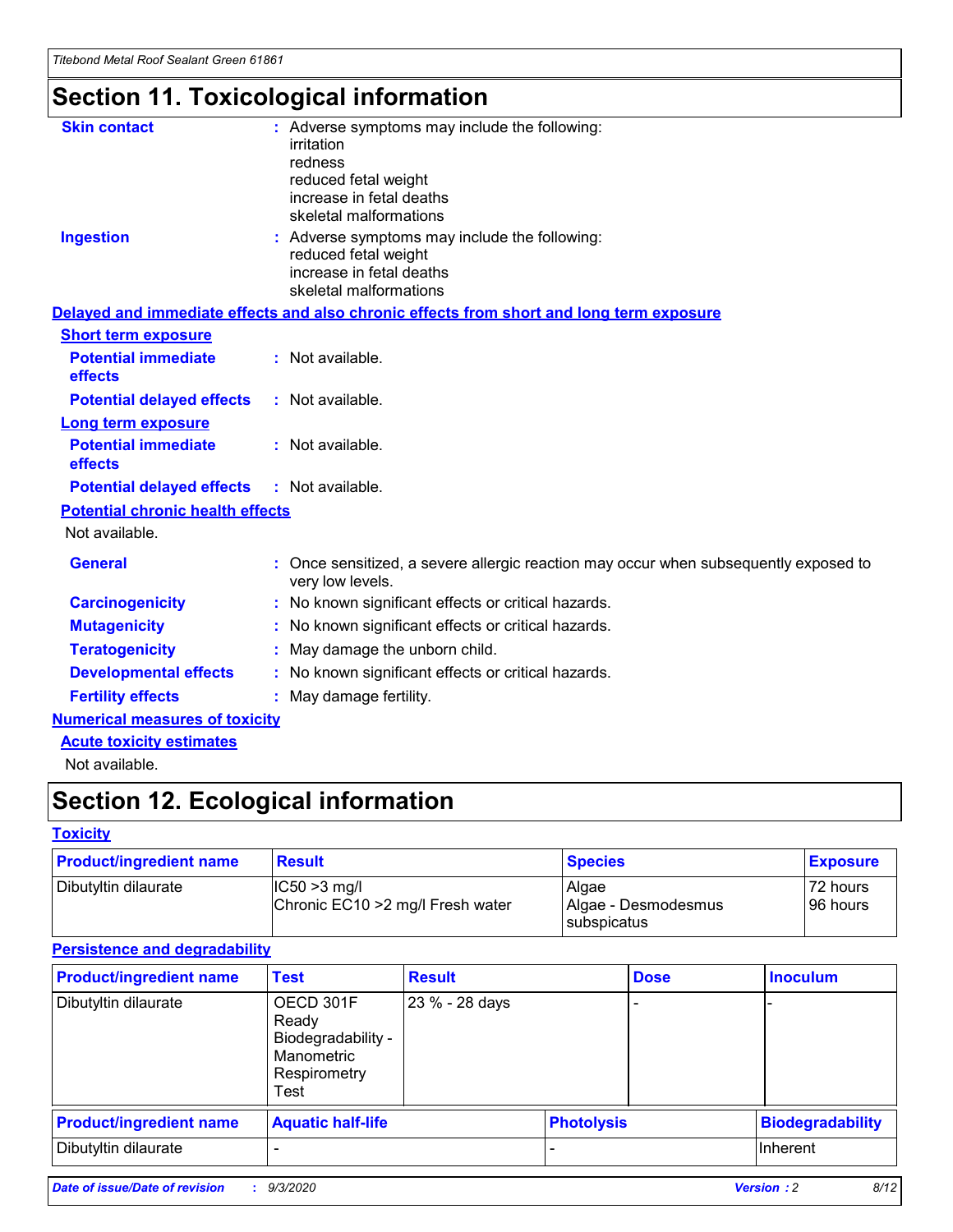# **Section 12. Ecological information**

#### **Bioaccumulative potential**

| <b>Product/ingredient name</b> | <b>LogP</b> <sub>ow</sub> | <b>BCF</b> | <b>Potential</b> |
|--------------------------------|---------------------------|------------|------------------|
| 3-aminopropyltriethoxysilane   | 4.44                      | 3.4        | low              |
| Dibutyltin dilaurate           |                           | 2.91       | low              |

#### **Soil/water Mobility in soil**

| <b>Soil/water partition</b> | : Not available. |
|-----------------------------|------------------|
| <b>coefficient (Koc)</b>    |                  |

| <b>Other adverse effects</b> | : No known significant effects or critical hazards. |
|------------------------------|-----------------------------------------------------|
|------------------------------|-----------------------------------------------------|

### **Section 13. Disposal considerations**

**Disposal methods :**

The generation of waste should be avoided or minimized wherever possible. Disposal of this product, solutions and any by-products should at all times comply with the requirements of environmental protection and waste disposal legislation and any regional local authority requirements. Dispose of surplus and non-recyclable products via a licensed waste disposal contractor. Waste should not be disposed of untreated to the sewer unless fully compliant with the requirements of all authorities with jurisdiction. Waste packaging should be recycled. Incineration or landfill should only be considered when recycling is not feasible. This material and its container must be disposed of in a safe way. Care should be taken when handling emptied containers that have not been cleaned or rinsed out. Empty containers or liners may retain some product residues. Avoid dispersal of spilled material and runoff and contact with soil, waterways, drains and sewers.

### **Section 14. Transport information**

|                                      | <b>DOT</b><br><b>Classification</b> | <b>TDG</b><br><b>Classification</b> | <b>Mexico</b><br><b>Classification</b> | <b>ADR/RID</b>           | <b>IMDG</b>              | <b>IATA</b>    |
|--------------------------------------|-------------------------------------|-------------------------------------|----------------------------------------|--------------------------|--------------------------|----------------|
| <b>UN number</b>                     | Not regulated.                      | Not regulated.                      | Not regulated.                         | Not regulated.           | Not regulated.           | Not regulated. |
| <b>UN proper</b><br>shipping name    |                                     |                                     |                                        |                          |                          |                |
| <b>Transport</b><br>hazard class(es) |                                     | $\overline{\phantom{0}}$            | $\qquad \qquad \blacksquare$           | $\overline{\phantom{0}}$ | $\overline{\phantom{0}}$ |                |
| <b>Packing group</b>                 |                                     |                                     |                                        |                          |                          |                |
| <b>Environmental</b><br>hazards      | No.                                 | No.                                 | No.                                    | No.                      | No.                      | No.            |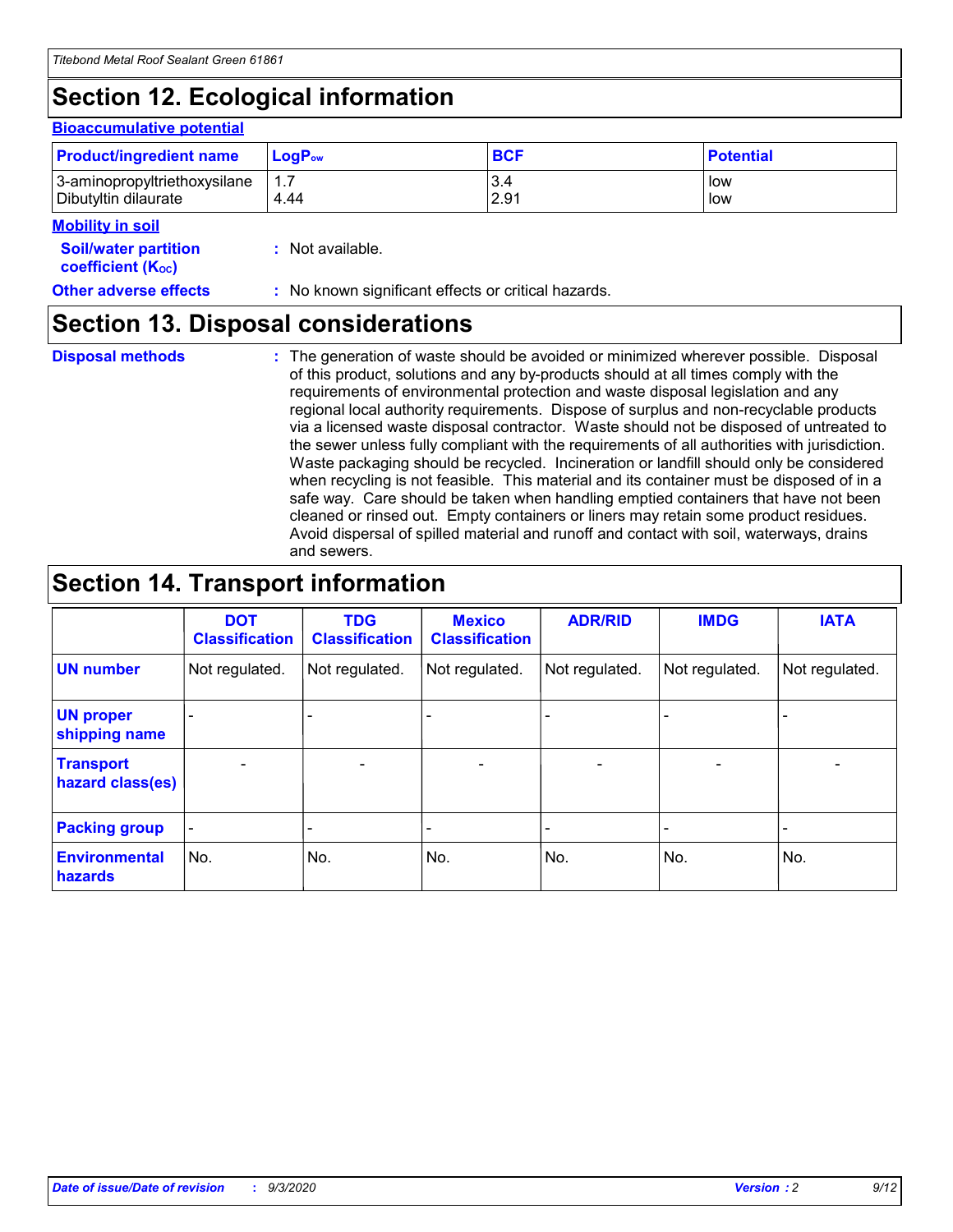### **Section 15. Regulatory information**

#### **U.S. Federal regulations**

#### **SARA 302/304**

#### **Composition/information on ingredients**

No products were found.

| SARA 304 RQ | Not applicable. |
|-------------|-----------------|
|-------------|-----------------|

#### **SARA 311/312**

#### **Classification :** EYE IRRITATION - Category 2B SKIN SENSITIZATION - Category 1 TOXIC TO REPRODUCTION - Category 1B HNOC - Product generates methanol during cure.

#### **Composition/information on ingredients**

| <b>Name</b>                  | $\frac{9}{6}$ | <b>Classification</b>                                                                                                                                                                                                                                                                                      |
|------------------------------|---------------|------------------------------------------------------------------------------------------------------------------------------------------------------------------------------------------------------------------------------------------------------------------------------------------------------------|
| 3-aminopropyltriethoxysilane | $\leq$ 3      | <b>FLAMMABLE LIQUIDS - Category 4</b><br><b>ACUTE TOXICITY (oral) - Category 4</b><br><b>SKIN IRRITATION - Category 2</b><br>EYE IRRITATION - Category 2A                                                                                                                                                  |
| Dibutyltin dilaurate         | ≤0.3          | <b>ACUTE TOXICITY (oral) - Category 3</b><br>SKIN CORROSION - Category 1C<br>SERIOUS EYE DAMAGE - Category 1<br>SKIN SENSITIZATION - Category 1<br><b>GERM CELL MUTAGENICITY - Category 2</b><br>TOXIC TO REPRODUCTION - Category 1B<br>SPECIFIC TARGET ORGAN TOXICITY (REPEATED<br>EXPOSURE) - Category 1 |

#### **State regulations**

**Massachusetts :**

: None of the components are listed.

**New York :** None of the components are listed. **New Jersey :** None of the components are listed.

**Pennsylvania :** None of the components are listed.

#### **California Prop. 65**

WARNING: This product can expose you to methanol, which is known to the State of California to cause birth defects or other reproductive harm. For more information go to www.P65Warnings.ca.gov.

| Ingredient name | No significant risk<br>level | <b>Maximum</b><br>acceptable dosage<br><b>level</b> |
|-----------------|------------------------------|-----------------------------------------------------|
| l methanol      |                              | Yes.                                                |

#### **International regulations**

**Chemical Weapon Convention List Schedules I, II & III Chemicals** Not listed.

#### **Montreal Protocol**

Not listed.

**Stockholm Convention on Persistent Organic Pollutants**

Not listed.

#### **UNECE Aarhus Protocol on POPs and Heavy Metals** Not listed.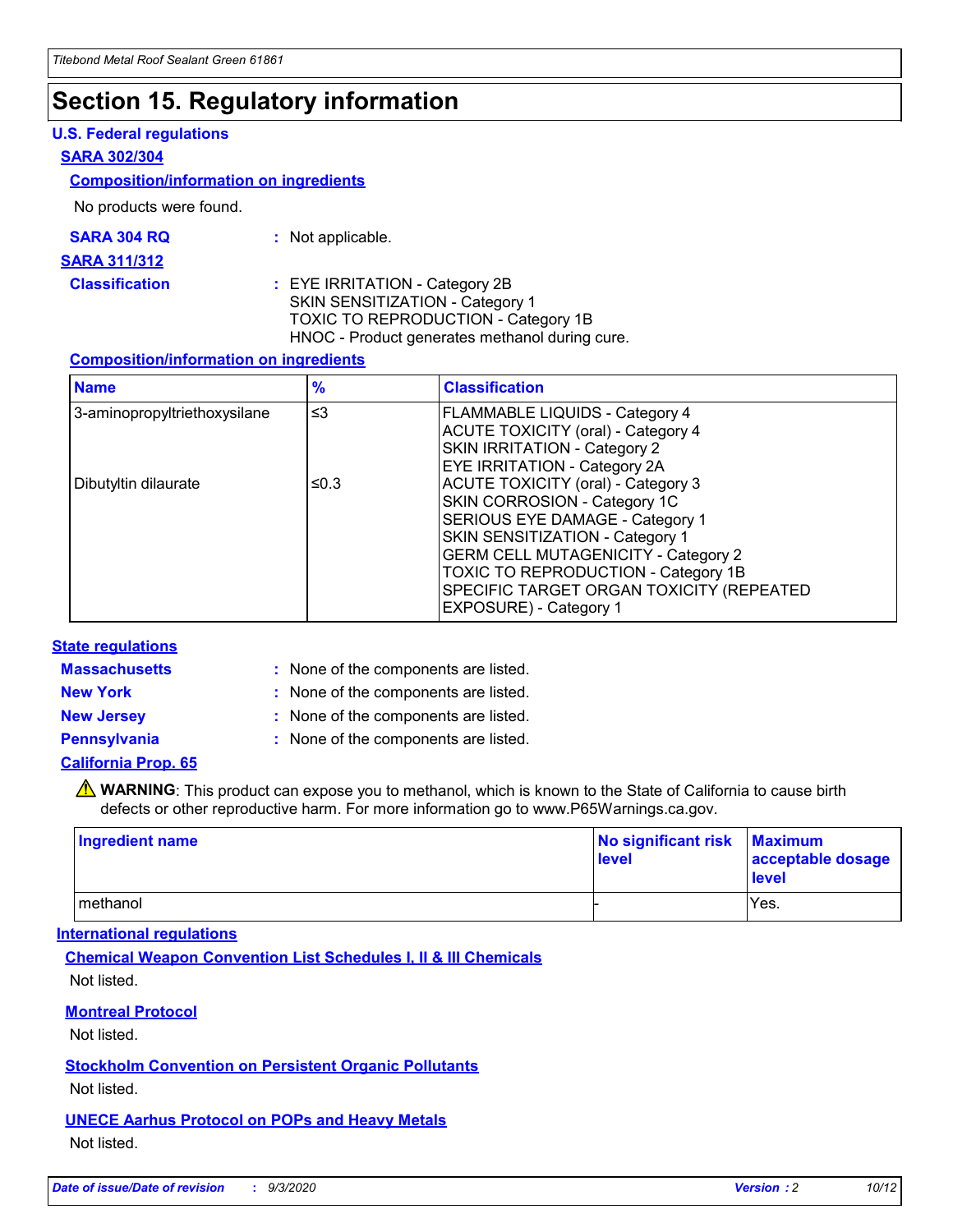## **Section 15. Regulatory information**

#### **Inventory list**

- 
- **China :** Not determined.

**United States TSCA 8(b) inventory**

**:** All components are active or exempted.

# **Section 16. Other information**





**Caution: HMIS® ratings are based on a 0-4 rating scale, with 0 representing minimal hazards or risks, and 4 representing significant hazards or risks. Although HMIS® ratings and the associated label are not required on SDSs or products leaving a facility under 29 CFR 1910.1200, the preparer may choose to provide them. HMIS® ratings are to be used with a fully implemented HMIS® program. HMIS® is a registered trademark and service mark of the American Coatings Association, Inc.**

**The customer is responsible for determining the PPE code for this material. For more information on HMIS® Personal Protective Equipment (PPE) codes, consult the HMIS® Implementation Manual.**

**National Fire Protection Association (U.S.A.)**



**Reprinted with permission from NFPA 704-2001, Identification of the Hazards of Materials for Emergency Response Copyright ©1997, National Fire Protection Association, Quincy, MA 02269. This reprinted material is not the complete and official position of the National Fire Protection Association, on the referenced subject which is represented only by the standard in its entirety.**

**Copyright ©2001, National Fire Protection Association, Quincy, MA 02269. This warning system is intended to be interpreted and applied only by properly trained individuals to identify fire, health and reactivity hazards of chemicals. The user is referred to certain limited number of chemicals with recommended classifications in NFPA 49 and NFPA 325, which would be used as a guideline only. Whether the chemicals are classified by NFPA or not, anyone using the 704 systems to classify chemicals does so at their own risk.**

#### **Procedure used to derive the classification**

| <b>Classification</b>                                                                                         | <b>Justification</b>                                  |
|---------------------------------------------------------------------------------------------------------------|-------------------------------------------------------|
| <b>EYE IRRITATION - Category 2B</b><br>SKIN SENSITIZATION - Category 1<br>TOXIC TO REPRODUCTION - Category 1B | Expert judgment<br>Expert judgment<br>Expert judgment |
| <b>History</b>                                                                                                |                                                       |

| .                                 |             |
|-----------------------------------|-------------|
| <b>Date of printing</b>           | : 4/22/2022 |
| Date of issue/Date of<br>revision | : 9/3/2020  |
| Date of previous issue            | : 9/3/2020  |
| <b>Version</b>                    | $\cdot$ 2   |
|                                   |             |